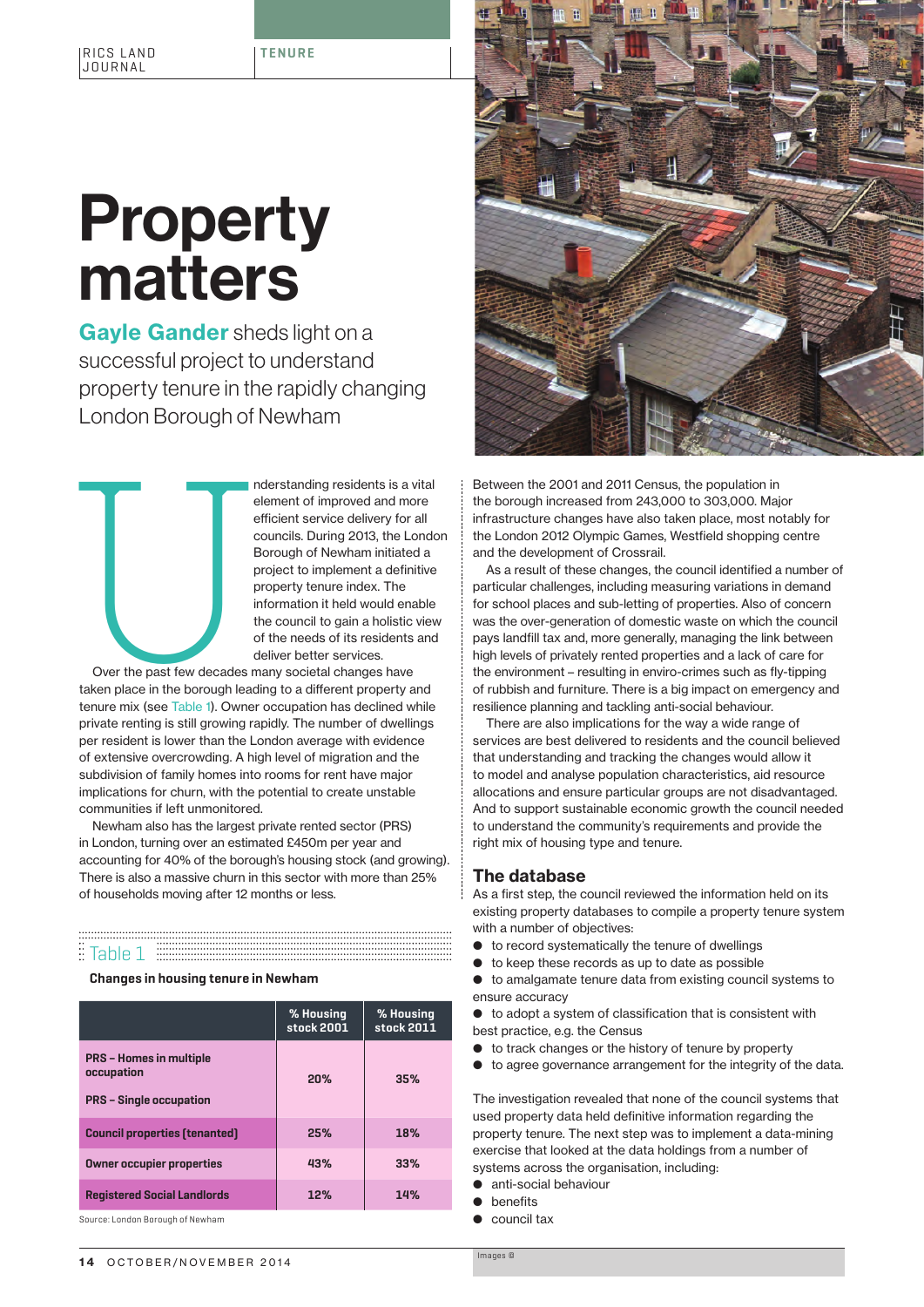$\bullet$ 



- b customer-relationship management system
- electoral register
- housing records
- waste/bin collection records
- planning
- landlord licensing.

This information was brought together into one database using the council's Local Land and Property Gazetteer (LLPG) as the 'glue'. The unique property reference number (UPRN) contained within every record in the LLPG was used to link the data sources together. As a reference key to join address records, this resulted in an integrated database with

## $E$ Figure 1  $E$  Figure 2

**Private rented sector shift in the London Borough of Newham: Distribution of private rent 2001**

tenure information attached so the data could be mapped, facilitating spatial analysis with other geographic data held within the authority.

#### Intelligent data

During its life cycle, information on a property address can change. This can be due to a change of name, a sub-division or aggregation within a building, change of use such as from single to multiple occupancy, or eventual demolition. However, throughout, all these historic, alternative and provisional addresses are recorded against the same UPRN.

In effect, the UPRN works as an intelligent data linkage mechanism, allowing the integration of different datasets. By joining up previously disparate datasets, the council gained a better understanding of trends and the relationships that exist between them. This was used to target resources effectively and provide a greater understanding of performance, facilitating informed decision making.

As a result of the project, instances of sub-letting within council properties have been identified, as well as a number of unlicensed privately rented properties. The outcome is a tenure database that can be viewed through the council's intranet, leading to significant savings in officer time.

### It was worth it

Benefits have also been realised in a number of different functions. The project has:

**•** supported the work of the housing management services and

private housing operations teams through more accurate data b enabled applications for a single person discount for Council

- Tax to be investigated more easily
- **•** provided the basis for a private rented property licence
- $\bullet$  supported wider improvement and performance work
- through having data in one place

**Private rented sector shift in the London Borough of Newham: Distribution of private rent 2009**